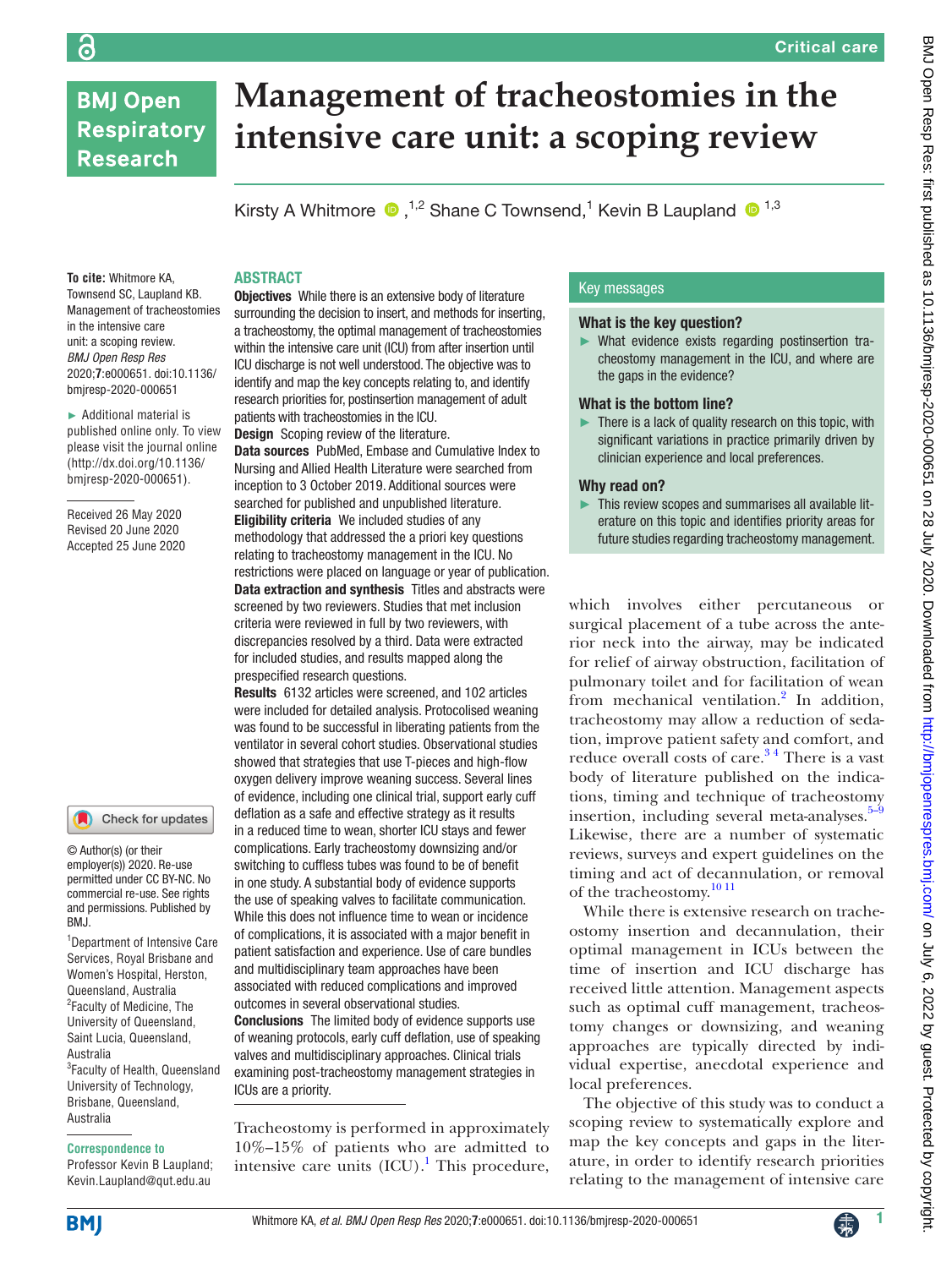patients with tracheostomies from after insertion of the tracheostomy to the time of ICU discharge. Scoping reviews are used to determine the scope or coverage of a body of literature on an emerging topic and aims to identify and map the available evidence to provide an overview that may guide further research.<sup>12 13</sup> While a systematic review can answer a single precise question to inform clinical practice, a scoping review addresses the extent, range and nature of the evidence, and identifies common concepts or gaps. Given the limited volume and heterogeneous nature of the literature published on this topic, the scoping review methodology was most suited to the objectives of this review. It is our hope that this review may subsequently guide future high-level research, such as clinical trials and systematic reviews to answer more precise questions and address research priorities that have been identified.

## **METHODS**

The study protocol was established a priori and was developed as outlined by the members of the Joanna Briggs Institute and members of the Joanna Briggs Collabo-rating Centres.<sup>[12](#page-7-0)</sup> The specific research questions were, 'What evidence exists regarding the ideal strategies to:

- 1. liberate patients from the ventilator?
- 2. manage cuff inflation and deflation?
- 3. manage tracheostomy change and revision?
- 4. optimise speech and communication?
- 5. optimise swallowing and oral intake?'

#### Eligibility criteria

Studies of any methodology that addressed one or more of the research questions were considered. Clinical studies were selected for inclusion if:

- 1. the study subjects were adults (age ≥18 years) admitted to medical, general surgical or specialty surgical ICUs;
- 2. a tracheostomy was inserted during the current hospital admission;
- 3. the study related to a period after insertion of the tracheostomy and prior to ICU discharge; and
- 4. the subjects had respiratory failure requiring mechanical ventilation.

Studies that met all inclusion criteria but did not address one of the prespecified research questions were included. This approach was taken to enable this review to address concepts that emerged during the review and had not previously been considered.

Studies that focused on patients who had chronic tracheostomies or who had a tracheostomy placed prior to ICU admission for reasons other than for acute respiratory failure (eg, elective upper airway surgery) were excluded. Studies that focused on the indications for, timing of, and performance of the tracheostomy insertion procedure were excluded. Studies that did not involve patients as subjects (eg, studies relating to medical devices not tested in a live patient population) were only included if they addressed research questions relevant to

the patient population in the inclusion criteria. Review articles and editorials that did not contain novel information were excluded.

#### Search methodology

An initial electronic search was conducted of three key databases (PubMed, Embase and Cumulative Index to Nursing and Allied Health Literature) from inception through to 3 October 2019. The keywords used were "ICU" or "intensive care unit" and "tracheostomy". The study strategy is available in as an electronic supplement [\(e-supplementary file 1](https://dx.doi.org/10.1136/bmjresp-2020-000651)) The search was not limited by design, language or year of study. The reference lists of included articles, review articles and editorials were searched for additional potential studies.

Titles and abstracts were screened independently by two authors (KAW and KBL) for potential inclusion. Articles that met inclusion criteria based on title and abstract review were included for full text review. Fulltext articles were retrieved and reviewed independently by two authors (KAW and SCT) to assess whether they met the inclusion criteria. Discrepancies between the two reviewers were resolved by a third. Following the compilation of a list of articles for inclusion, data were extracted by one of the authors (KAW), discussed and reviewed by all authors, and results mapped along the prespecified research questions. Data extracted included first author's surname, year of publication, setting, country of origin, aims or objectives, study population and size (if applicable), study design, duration of intervention (if applicable) and key findings. Analysis was descriptive.

#### Patient and public involvement

This review includes studies that consider the patient experience of tracheostomy management in the intensive care, including qualitative or phenomenological studies. Patients and the public were not involved in the completion of this review.

#### RESULTS

Electronic searches conducted retrieved 8801 citations across the PubMed (2198), Embase (5805) and Cumulative Index to Nursing and Allied Health Literature (798) databases. An additional 47 citations were identified from other sources, including from hand-searched reference lists, guidelines and resources published by professional bodies, online searches and conference abstracts. Following the removal of duplicates and the application of study inclusion and exclusion criteria, 102 articles were included in the final review, as detailed in [figure](#page-2-0) 1.

Of the 102 articles included, 25 were only available as abstracts published in conference proceedings. Given that the objective of this review was to map all available evidence, these abstracts were included. Care should be taken in the interpretation of such results; therefore, abstract-only publications have been noted as such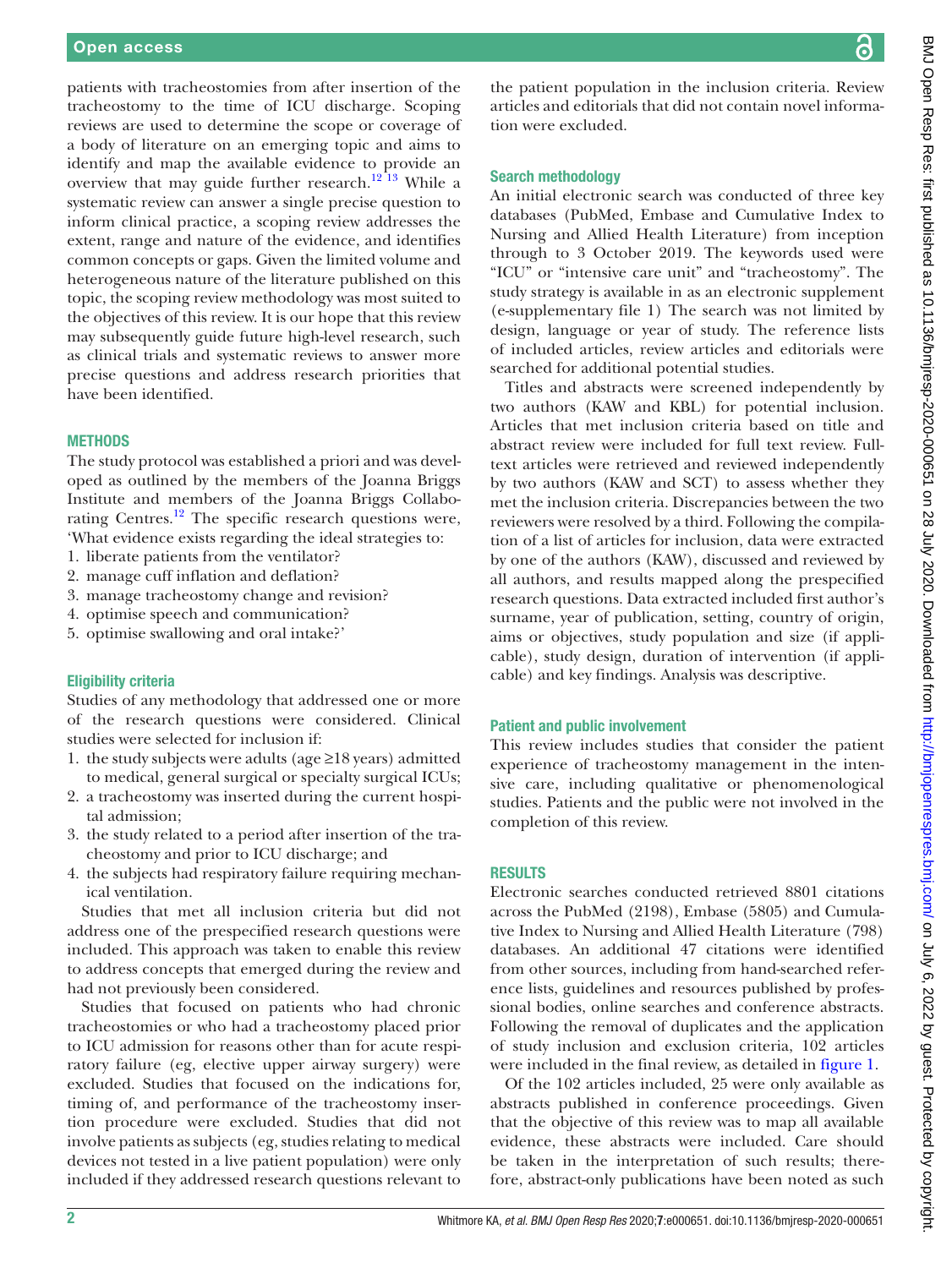Identification

Screening

Eligibility

<span id="page-2-0"></span>Included

identification and inclusion.

Records identified through

database searching<br>(n=8001)

Swallow and

oral intake

 $(n=9)$ 

ventilator

 $(n=18)$ 

Other

 $(n=33)$ 



throughout this review. Articles included in this review were published between 1987 and 2019, with the majority published since 2013, as shown in [figure](#page-2-1) 2. Studies were conducted in 21 different countries, with the most common being the USA (n=22), the UK (n=16) and Australia (n=15). The remaining 48 studies originated from Europe (n=31), Asia (n=7), South America (n=5), Africa (n=2) and North America (n=1). The country of origin was not specified in three cases. Most (n=69) of the identified articles addressed one or more of the five research questions, as mapped in [figure](#page-2-2) 3. Studies that addressed more than one key question were categorised based on the question that was most extensively addressed. Thirty-three articles addressed other topics and have been included in a separate 'Other' category. The results of the studies are summarised in the electronic supplement [e-supplementary file 2.](https://dx.doi.org/10.1136/bmjresp-2020-000651) The key findings, categorised by theme, have been summarised in [table](#page-3-0) 1.



<span id="page-2-1"></span>Figure 2 Annual publications investigating postinsertion tracheostomy management strategies for patients admitted to intensive care units.

<span id="page-2-2"></span>Figure 3 Mapping of included articles based on key research question addressed.

## Liberation from ventilator

Twenty studies investigated topics related to weaning from mechanical ventilation. Five studies compared protocolised weaning models and reported successful weaning in 77%–89% of patients. Those studies reported that the use of protocols resulted in no difference in the time to weaning, length of stay, rates of emergent reintubation or readmission to the ICU. $^{14-18}$  Two studies addressed nurse-led and protocolised weaning. One randomised trial compared nurse-led protocolised weaning and physician-led weaning, and found that patients were more likely to be weaned prior to ICU discharge in the nurse-led group (77% protocolised vs 45% physician led,  $p=0.031$ ).<sup>14 16</sup> A prospective study involving 192 patients found that there was no difference in weaning outcomes when medical management was provided by an attending physician and either a unit-based nurse practitioner, or a critical care rotational fellow.[16](#page-7-2)

Three studies evaluated predictors of successful weaning outcomes or decannulation. Two studies found that weaning or decannulation success was more likely in patients that were able to increase the force-generating capacity of the diaphragm.<sup>19 20</sup> An observational study of 49 patients found that the ability to generate peak cough flows of greater than 160 L/min was predictive of successful decannulation.<sup>19</sup> In a retrospective audit of 129 patients in a Dutch medical-surgical ICU, patients whose primary pathology was neurosurgical or cardiopulmonary were statistically more likely to have shorter weaning times (3–7 days) when compared with medical  $(9 \text{ days})$  or surgical  $(8 \text{ days})$  patients.<sup>[17](#page-7-4)</sup>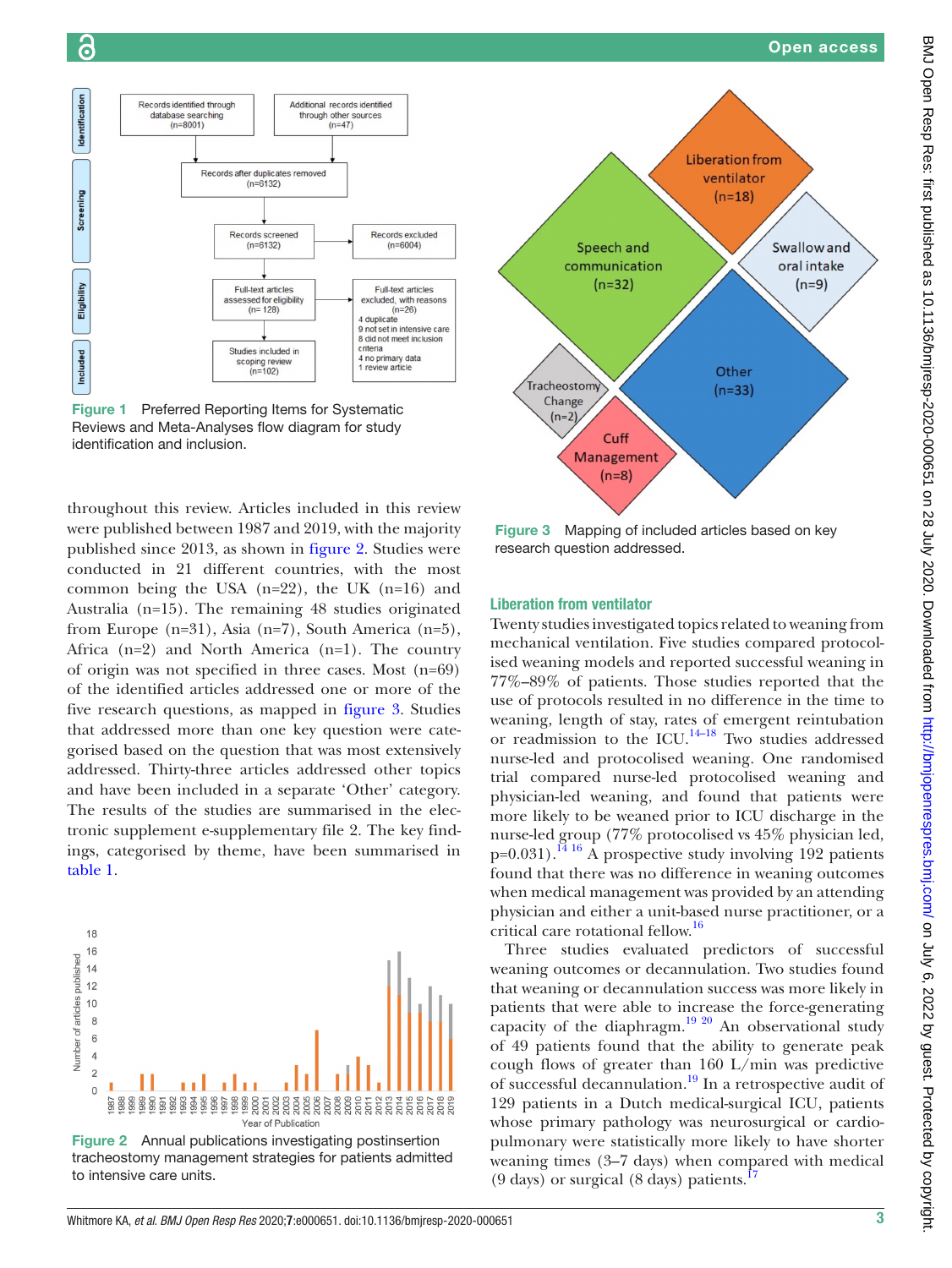<span id="page-3-0"></span>

| Table 1<br>Key findings                                |                                                                                                                                                                                                     |
|--------------------------------------------------------|-----------------------------------------------------------------------------------------------------------------------------------------------------------------------------------------------------|
| Liberation from ventilation                            | Protocolised weaning and high-flow oxygen may improve weaning outcomes.<br>Automatic tube compensation mode may reduce additional work of breathing,<br>compared with other modes.                  |
| Cuff management                                        | Early cuff deflation promotes vocalisation and swallowing, and may reduce length of<br>stay, time to decannulation and risk of nosocomial pneumonia.                                                |
| Tracheostomy change and revision                       | Early tube changes may be associated with earlier use of speaking valves, oral intake<br>and shorter ICU stays.                                                                                     |
| Optimisation of speech and<br>communication            | In-line speaking valves may improve gas distribution and alveolar recruitment. Speech<br>and communication significantly impact on patient quality of life.                                         |
| Optimisation of swallow                                | Swallowing physiology can be adversely affected by high cuff pressures. Despite most<br>patients commencing oral intake with tracheostomies in situ, only 40% commence oral<br>intake while in ICU. |
| ICU, intensive care unit.                              |                                                                                                                                                                                                     |
| An observational study of 25 patients compared T-piece | cuffless tubes. <sup>33</sup> Another investigation with T-piece trials                                                                                                                             |

ventilation and continuous positive pressure ventilation during weaning and found that T-piece ventilation resulted in improved arterial and central venous oxygenation. $^{21}$  One letter reported that configuring the mixing tube between the T-piece and Venturi mask connector improved oxygenation. $^{22}$  Three articles, including a case report and an abstract, discussed the use of highflow oxygen during weaning. $23-25$  One of these studies, a randomised cross-over trial, found that during cuff deflation, the use of high-flow oxygen improved oxygenation when compared with T-piece ventilation alone ( $p<0.02$ ).<sup>23</sup> Two studies evaluated different types of humidification systems and concluded that heat-moisture-exchange systems and heated humidifiers provided adequate humidification, and that cold humidifiers provided inadequate humidification in 50% of patients. $26\frac{27}{27}$ 

Two studies addressed aspects of respiratory physiology during weaning. A clinical trial of 10 patients found that tracheostomy tube-related additional work of breathing was highest in continuous positive airway pressure and was reduced most effectively in automatic tube compensation mode.<sup>[28](#page-7-9)</sup> An observational study of 24 patients found that the dead-space and airway resistance of tracheostomy tubes were comparable to endotracheal tubes, contrary to common perception.<sup>29</sup>

## Management of the cuff

Eight studies addressed issues related to cuff inflation management. One was an anecdotal case series<sup>30</sup> and another was an abstract aimed at optimising adherence to cuff inflation pressures between 20 mm Hg and 30 mm  $Hg^{31}$ . Three studies investigated the impact of cuff deflation on respiratory parameters during positive pressure ventilation or weaning. $32-34$  One measured airway pressure in 16 patients and found clinically insignificant decreases in end-expiratory pressure with cuff deflation; however, all patients could vocalise and three quarters  $(n=12)$  could swallow effectively.<sup>32</sup> In a report of a series of long-term wean patients, most (99/104; 95%) were found to be managed safely with either deflated cuffs or

cuffless tubes.<sup>33</sup> Another investigation with T-piece trials among 13 patients found that diaphragmatic effort was significantly lower with cuff deflation as compared with inflation.<sup>[34](#page-7-15)</sup>

One retrospective review of 113 patients found that 95% (n=107) of patients tolerated cuff deflation on first attempt and that clinical stability and aspirated above-cuff secretions≤1 mL/h were highly predictive of success. $35$ Another retrospective audit found that among 30 patients, use of an early cuff deflation strategy resulted in a decreased ICU length of stay (28 vs 45 days) and mean number of tracheostomy days (16 vs 38) compared with historical controls.[36](#page-7-17) Hernandez *et al* conducted a clinical trial comparing cuff deflation and inflation during spontaneous breathing trials.<sup>37</sup> They found that cuff deflation resulted in a significantly shorter wean time (3 vs 8 days, p<0.01) with an associated significantly lower incidence of respiratory infection (20 vs 36%, p=0.02).

## Tracheostomy change and revision

Two studies investigated tracheostomy changes or revision. In an observational study of 130 stable respiratory care unit patients, tracheostomy changes before 7 days were associated with earlier liberation from the ventilator (2.2 vs 3.9 days), use of speaking valves (7 vs 12 days), oral intake (10 vs 20 days) and discharge from the ICU (11 vs 17 days).<sup>38</sup> It may be argued that this population is more likely to have a better prognosis and that outcomes may not be directly related to early tracheostomy change. A survey of Dutch ICUs found that 59% of units (n=26) did not routinely change the tracheostomy. $\frac{39}{9}$  One phenomenological study explored the patient experience of tracheostomy changes, and identified four key themes including physical sensation, psychological preparation, essentialness of communication and trust and compe-tence.<sup>[40](#page-7-21)</sup>

## Optimisation of speech and communication

Twenty-eight articles investigated the optimisation of speech and communication. One-way speaking valves are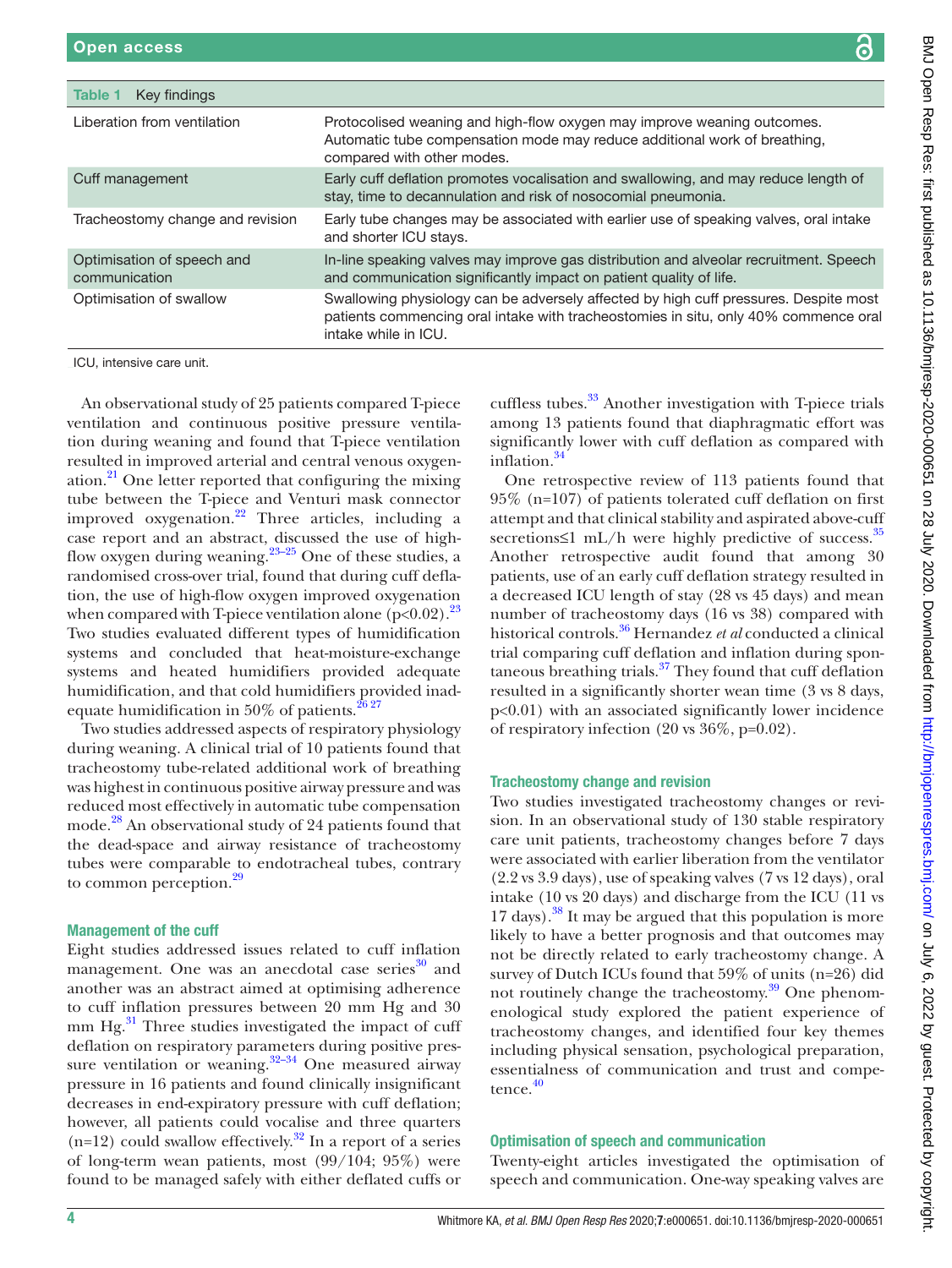widely used and were found to safely achieve successful phonation in most patients who were fit for cuff defla-tion, with adverse effects rare.<sup>[41](#page-7-22)</sup> A 1993 prospective study found that one-way speaking valves can be used to facilitate communication during positive pressure ventilation; however, this method has largely been superseded by newer adjuncts.<sup>42</sup>

Studies suggest that in-line speaking valves can significantly hasten time to phonation in patients who are unable to tolerate cuff deflation.<sup>43-45</sup> A randomised clinical trial of 30 ventilated patients found that, compared with cuff deflation with one-way speaking valves, early speech interventions with in-line speaking valves reduced time to phonation  $(7 \text{ vs } 18 \text{ days}, \text{ p=0.001})$ , with no increase in time to decannulation, time of ventilation, length of stay or adverse events.[44](#page-7-25) Further, Sutt *et al* used electrical impedance tomography to demonstrate that in-line speaking valves can improve gas distribution and alveolar recruitment.<sup>46</sup>

There were mixed findings on the role of fenestrated tubes; however, both studies that considered this topic were low-quality evidence studies including one abstract[.47 48](#page-7-27)

Several studies evaluated tracheostomy 'talk tubes'.<sup>49-53</sup> In those studies, 90%–100% of patients were able to achieve phonation, with 78%–100% adequately intelligible for effective communication.[49–53](#page-7-28) Excessive secretions and cough were the most common adverse effects.[49–51](#page-7-28) There was no demonstrated significant air leak when using the devices, even at higher pressures, and no mucosal injuries on bronchoscopy. $50$  An interventional study of 20 patients found that patients using Portex 'Talk' tubes had shorter time to phonation compared with Communi-Trach I tubes (2.1 vs 5.6 days,  $p<0.001$ ).<sup>[52](#page-7-30)</sup>

A feasibility study of above-cuff vocalisation involving 10 patients found that this technique resulted in phonation in eight patients, with 72% (66/91) of attempts resulting in audible speech.<sup>45</sup>

Three articles addressed the use of augmentative and alternative communication devices, with all finding statistically significant improvements in a patient's ability to communicate. One prospective pilot study involving 12 patients found 50% (n=6) reported frustration with the use of these devices. $54$  Two studies also included communication skills training of doctors and nurses caring for patients uses the devices, and found this resulted in significant improvements in their ability to communicate with patients.<sup>55 56</sup>

Eight studies evaluated patient experience or quality of life relating to speech or communication. The participants highlighted that feelings of powerlessness, being misunderstood and physical discomfort impacted on their quality of life. Patients also acknowledged the importance of non-verbal communication. $57-59$  One study interviewed both patients and nurses and identified mutual experiences of frustration and powerlessness attributable to communication difficulties.<sup>59</sup> One

randomised controlled trial used talk tubes and found significant improvements in voice-related quality of life.<sup>[53](#page-7-36)</sup> Another used in-line speaking valves and favoured the use of in-line valves over one-way speaking valve but found that the improvement in quality of life was not statistically significant.<sup>44</sup>

## Optimisation of swallow

Nine studies considered the optimisation of swallowing and oral intake. The incidence of swallowing dysfunction in tracheostomised patients has been reported as between 30% and 70%; however, several factors can increase this risk, including pre-existing swallowing impairment, neurological disorders, age, sedation and hypercarbia. $60-63$  In a study excluding patients with neurological disorders, 38% (15/40) had swallowing dysfunction, suggesting that previous studies may have overestimated incidence based on this patient group.<sup>62</sup>

Two Australian studies found almost 80% of tracheostomised patients were seen by speech-language pathologists.<sup>60 64</sup> While the majority  $(86\%; 108/126)$  of patients will commence oral intake with a tracheostomy in situ, only 43% (54/126) of patients had commenced oral intake in the ICU. $^{60}$  A prospective study of 14 patients evaluated a swallowing rehabilitation programme administered by speech-language pathologists and an otorhinolaryngologist.<sup>65</sup> Ten of the 14 patients (71%) were able to receive oral intake, with 6 (42%) having complete resolution of dysphagia, and 2 (14%) experiencing partial improvement.

There are multiple methods for assessing swallow in the tracheostomised patient. $64$  One abstract found the Evans Blue Dye Test had a sensitivity of 84% and specificity of 100% when compared with fibreoptic endoscopic evaluation of swallow. $66$  A prospective study involving 35 patients found 12 patients (34%) had a swallowing abnormality on bedside assessment. Of those 12 patients, and a further 7 patients with a high index of suspicion, 83% had abnormal swallow on videofluoroscopy.<sup>63</sup>

Three studies considered specific elements of swallow physiology, including the impact of cuff pressure and subglottic insufflation, finding that increased cuff pressure influences both the sensory and motor components of the swallow reflex.<sup>67 68</sup> A prospective cross-over randomised and physiological study of 16 patients investigated the impact of meals on respiratory mechanics.<sup>69</sup> While there was a significant increase in respiratory rate, tidal volume and subjective dyspnoea, this was not associ-ated with desaturation or cardiovascular instability.<sup>[69](#page-8-6)</sup>

## **Other**

Several articles were included that did not directly fit within the a priori themes according to the research questions posed.

Three articles addressed stomal care and complications, including the dressing choice, wound granulation and pressure injuries. $70-72$  The most common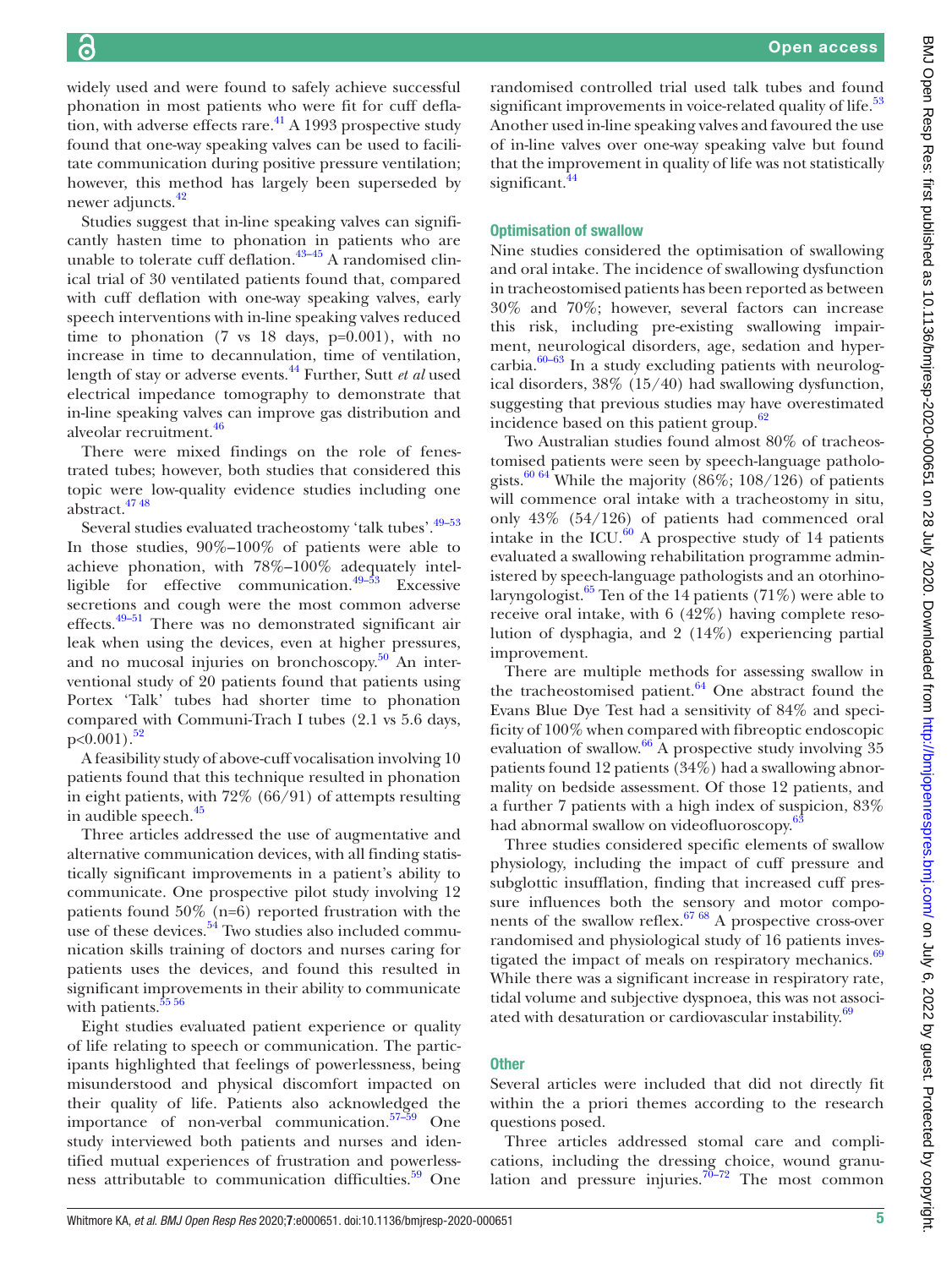complications relating to stoma care in the acute phase are bleeding, infection and granulation; however, their incidence varies between sources from  $4\%$  to  $40\%$ .<sup>[70 73 74](#page-8-7)</sup> In an academic poster that assessed 23 possible risk factors for pressure injuries, percutaneous tracheostomy was the only factor that reached statistical significance in univariate analysis. $\frac{71}{1}$  $\frac{71}{1}$  $\frac{71}{1}$  A randomised trial found no difference in the incidence of stomal infection when using gauze dressings compared with absorbent foam (17.5% v 10%,  $p=0.051$ ).<sup>[70](#page-8-7)</sup>

Nine articles addressed the topic of tracheostomy bacterial colonisation, and tracheostomy-associated and ventilator-associated pneumonia. Oral care bundles with surveillance and auditing protocols were found to significantly reduce the incidence of tracheostomy-associated or ventilator-associated pneumonia.[75 76](#page-8-9) Studies also found that suction-above-the-cuff in tracheostomised patients reduced infection and microbial quantity.<sup>77-79</sup> A randomised controlled trial (abstract) of 19 patients found the use of speaking valves during weaning reduced the incidence of nosocomial respiratory infection and may reduce time to decannulation.<sup>80</sup>

One cohort study (abstract) found that 89% (67/75) of tracheostomised patients in ICU reported trouble falling asleep.<sup>[81](#page-8-12)</sup> Studies found that sleep time and efficiency were poor, and that sleep time was not improved by melatonin (240 vs 243 min, p=0.68 for melatonin vs placebo).  $8283$ Patients ventilated with mechanical ventilation compared with spontaneously ventilating had a significantly longer total sleep time (183 vs 132 min, p=0.04); however, there was no improvement in rapid eye movement sleep or sleep fragmentation. $83$  An observational study found that after insertion of a tracheostomy, there was a significant reduction in sedative drug requirements and time spent 'heavily sedated' which was reduced from 7 hours per day to one.<sup>[84](#page-8-15)</sup>

Four studies (including three abstracts) evaluated the impact of multidisciplinary tracheostomy teams, finding they resulted in reduced time to first oral intake, first tube change and decannulation, and reduced length of stay and complication rates. $85-88$  Reduced time to weaning and decannulation were noted in three of the four studies. $858788$ 

Three studies including one abstract addressed quality of life or stressful experiences, with patients reporting that psychosocial discomfort, sleeplessness, physical symptoms of thirst and pain, fear and relationships had a significant impact on their experience. [81 89 90](#page-8-12)

Four studies (including three abstracts) were observational audits,  $91-94$  three (including two abstracts) surveyed participants' knowledge on an aspect of tracheostomy care<sup>95–97</sup> and two were surveys regarding standards of practice[.39 98](#page-7-20) There was one clinical consensus statement published by the American Academy of Otolaryngology-Head and Neck Surgery Foundation, using a Delphi process. [99](#page-8-19)

## **DISCUSSION**

In this scoping review, we identified and explored five main themes related to the management of patients with a tracheostomy from time post insertion to ICU discharge. Despite slow-growing interest in this area, research remains limited. There were a significant number of low-quality studies and abstracts published only in conference proceedings without progression to peer-reviewed publication, and a lack of clinical trials.

Weaning from the ventilator is an integral part of practice in critical care medicine. In our review, we found that there is support for the use of protocols, including nurse-led protocols; that T-piece and high-flow oxygen delivery may be used during weaning to improve oxygenation; and that diaphragmatic strengthening may improve weaning success.<sup>21 23-2</sup>

Personal experience and anecdotal surveys of intensivists have revealed vast practice variation in cuff management both within and between countries.<sup>39 60 64</sup> Some clinicians view cuff deflation as a late step in the weaning process, while others view cuff deflation, tube downsizing and exchange to cuffless tubes, as the standard practice. The former view may, in part, be related to an erroneous belief that cuff inflation during weaning reduces aspiration and associated pneumonia. $60$   $61$   $100$  The available evidence indicates that early cuff deflation is widely tolerated by patients during weaning, can be reliably predicted based on clinical assessment, facilitates speech and oral intake, reduces time to weaning and decannulation, and can reduce rates of respiratory infections.<sup>[32–37](#page-7-13)</sup> While data are limited, there is potential benefit from early tracheostomy downsizing or switching to cuffless tubes.<sup>38 60 88</sup>

There is a significant body of literature that supports the optimisation of speech and communication as it is important from a rehabilitative and psychoemotional point of view. $44\frac{44\frac{53}{57}}{101}$  Many of the strategies for enhancing communication that were considered in the included articles have been demonstrated as safe, simple to use and improving both communication and quality of life. $43-46\frac{58}{102}$  Speech adjuncts, used alongside strategies for early cuff deflation, may lead to earlier weaning, fewer complications and improved patient experience, and may also lead to earlier oral intake, with its associated benefits. $43\frac{43\frac{44}{53}}{45}$ 

In the course of this review, we have identified several areas of clinical importance that have not been adequately explored in the literature. While not an exhaustive list, we believe the 10 topics listed in [table](#page-6-5) 2 should be considered as priorities for further research.

There are some methodological aspects of our study that merit discussion. Our report benefits from the use of a structured, predefined scoping review methodology, as outlined by The Joanna Briggs Institute.<sup>12</sup> As the objective was to map the evidence rather than conduct a critical appraisal, and as is recommended for the scoping review methodology, we made no further attempts to grade the quality of the included reports.<sup>12 13</sup> We recognised in advance of our study that there may be a small body of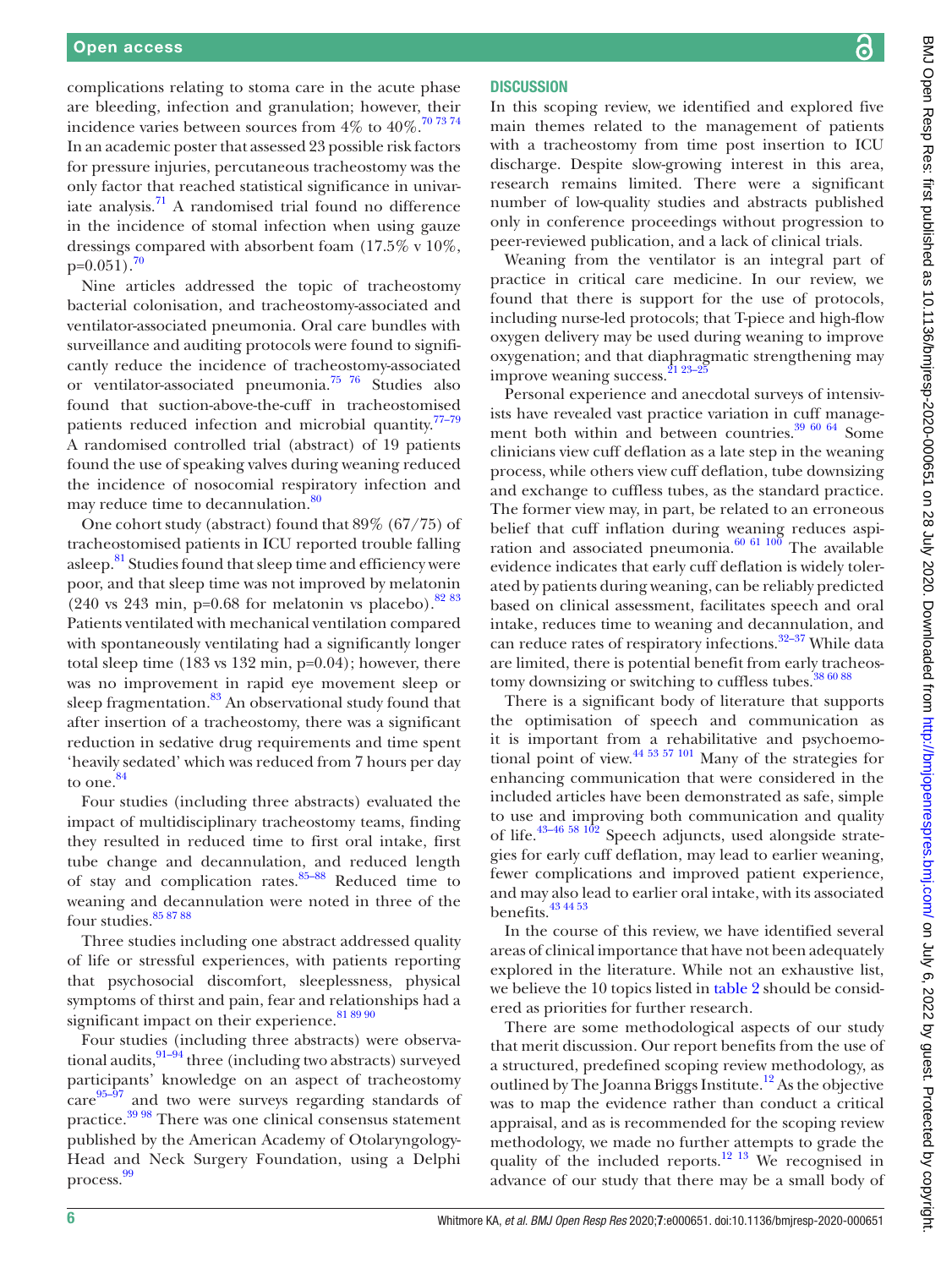<span id="page-6-5"></span>

| Table 2          | Research priorities related to tracheostomy care in intensive care                                                                                             |
|------------------|----------------------------------------------------------------------------------------------------------------------------------------------------------------|
| 1.               | Approaches to weaning, with comparisons between methods such as spontaneous breathing trials, reducing<br>ventilatory support and high-flow oxygen.            |
| 2.               | The role of protocolised and nurse-led weaning.                                                                                                                |
| 3.               | The patient experience of weaning, and the impact of mood and motivation on outcomes.                                                                          |
| $\overline{4}$ . | The impact of early cuff deflation or cuffless tubes on weaning outcomes and optimisation of speech and oral<br>intake.                                        |
| 5.               | The role and timing of tracheostomy tube changes (including exchanging for smaller, cuffless or fenestrated<br>tubes), and the impact on stomal complications. |
| 6.               | Comparative trials of the range of speaking adjuncts, with a focus on speech intelligibility, and benefits relating<br>to alveolar recruitment.                |
| 7.               | Clinical trials of above-cuff vocalisation, with consideration of potential benefits, such as swallowing<br>rehabilitation, and risks, such as aspiration.     |
| 8.               | Screening for readiness for oral intake trials and factors that contribute to delays in the commencement of oral<br>intake.                                    |
| 9.               | The patient experience of oral intake, or lack thereof, and its impact on quality of life.                                                                     |
| 10.              | The role of tracheostomy multidisiciplinary teams in the intensive care setting.                                                                               |

literature and therefore used broad search terms with the resulting need to screen more than 6000 citations. However, we limited our search to the three most widely used citations databases and therefore may have missed articles not included within these. Finally, it should be recognised that we limited our scope of review to the stay in ICU. As such, there may be other management issues that could arise post-ICU discharge that are not included in our investigative themes.

#### **CONCLUSION**

In summary, this scoping review addresses an area of the critical care literature that, while of major clinical importance, has garnered relatively little attention. While major efforts have been expended to investigate the optimal decision-making for, and timing and insertion of, tracheostomies in critically ill patients, the body of knowledge surrounding management of tracheostomies in intensive care is limited by low-quality and non-peer reviewed research. While there has been an increase in research in this area ([figure](#page-2-1) 2), it is evident that there needs to be a shift in our research focus from the conduct of the procedure itself to optimising the management of the tracheostomised patients within our ICUs.

Contributors KBL takes responsibility for the content of the manuscript including data and analysis, as the guarantor. KBL and KAW made substantial contribution to the conception and design of the work. All authors were involved in the acquisition, analysis and interpretation of data. All authors were involved in drafting and revising the manuscript and approved the version to be published. All authors agreed to be accountable for all aspects of the work in ensuring that questions relating to the accuracy or integrity of any part of the work are appropriately investigated and resolved.

Funding The authors have not declared a specific grant for this research from any funding agency in the public, commercial or not-for-profit sectors.

Competing interests None declared.

Patient consent for publication Not required.

Provenance and peer review Not commissioned; externally peer reviewed.

Data availability statement All data relevant to the study are included in the article or uploaded as supplementary information.

Open access This is an open access article distributed in accordance with the Creative Commons Attribution Non Commercial (CC BY-NC 4.0) license, which permits others to distribute, remix, adapt, build upon this work non-commercially, and license their derivative works on different terms, provided the original work is properly cited, appropriate credit is given, any changes made indicated, and the use is non-commercial. See:<http://creativecommons.org/licenses/by-nc/4.0/>.

#### ORCID iDs

Kirsty A Whitmore<http://orcid.org/0000-0003-2787-0789> Kevin B Laupland<http://orcid.org/0000-0002-1205-5354>

## <span id="page-6-0"></span>**REFERENCES**

- 1 Abe T, Madotto F, Pham T, *et al*. Epidemiology and patterns of tracheostomy practice in patients with acute respiratory distress syndrome in ICUs across 50 countries. *[Crit Care](http://dx.doi.org/10.1186/s13054-018-2126-6)* 2018;22:195.
- <span id="page-6-1"></span>2 Klotz R, Probst P, Deininger M, *et al*. Percutaneous versus surgical strategy for tracheostomy: a systematic review and meta-analysis of perioperative and postoperative complications. *Langenbecks Arch Surg* 2018;403:137–49.
- <span id="page-6-2"></span>3 Freeman BD. Tracheostomy update: when and how. *[Crit Care Clin](http://dx.doi.org/10.1016/j.ccc.2016.12.007)* 2017;33:311–22.
- 4 Herritt B, Chaudhuri D, Thavorn K, *et al*. Early vs. late tracheostomy in intensive care settings: impact on ICU and hospital costs. *[J Crit](http://dx.doi.org/10.1016/j.jcrc.2017.11.037)  [Care](http://dx.doi.org/10.1016/j.jcrc.2017.11.037)* 2018;44:285–8.
- <span id="page-6-3"></span>5 Perkins MP, King C, Moores LK. Early versus late tracheostomy: a metaanalysis. *[Chest](http://dx.doi.org/10.1378/chest.136.4_MeetingAbstracts.16S-h)*2009;136:16S.
- 6 Jerjes W, Hamdoon Z, Abbas S, *et al*. Percutaneous dilational tracheostomy and open surgical tracheostomy: systematic review. *[Brit J Oral Max Surg](http://dx.doi.org/10.1016/j.bjoms.2011.03.129)* 2011;49:S69.
- 7 Siempos II, Ntaidou TK, Filippidis FT, *et al*. Effect of early versus late or no tracheostomy on mortality and pneumonia of critically ill patients receiving mechanical ventilation: a systematic review and meta-analysis. *[Lancet Respir Med](http://dx.doi.org/10.1016/S2213-2600(15)00007-7)* 2015;3:150–8.
- 8 Pan L, Guo Y. Effect of early versus late tracheotomy in critically ill patients: a systematic review and meta-analysis. *[Chest](http://dx.doi.org/10.1016/j.chest.2016.02.171)* 2016;149:A165.
- 9 Gobatto ALN, Besen BAMP, Cestari M, *et al*. Ultrasound-Guided percutaneous dilational tracheostomy: a systematic review of randomized controlled trials and meta-analysis. *[J Intensive Care](http://dx.doi.org/10.1177/0885066618755334)  [Med](http://dx.doi.org/10.1177/0885066618755334)* 2020;35:445–52.
- <span id="page-6-4"></span>10 Stelfox H, Crimi C, Berra L, *et al*. Determinants of tracheostomy decannulation: an international survey. *[Crit Care](http://dx.doi.org/10.1186/cc6802)* 2008;12:R26.
- 11 Zanata IdeL, Santos RS, Hirata GC. Tracheal decannulation protocol in patients affected by traumatic brain injury. *[Int Arch](http://dx.doi.org/10.1055/s-0033-1363467)  [Otorhinolaryngol](http://dx.doi.org/10.1055/s-0033-1363467)* 2014;18:108–14.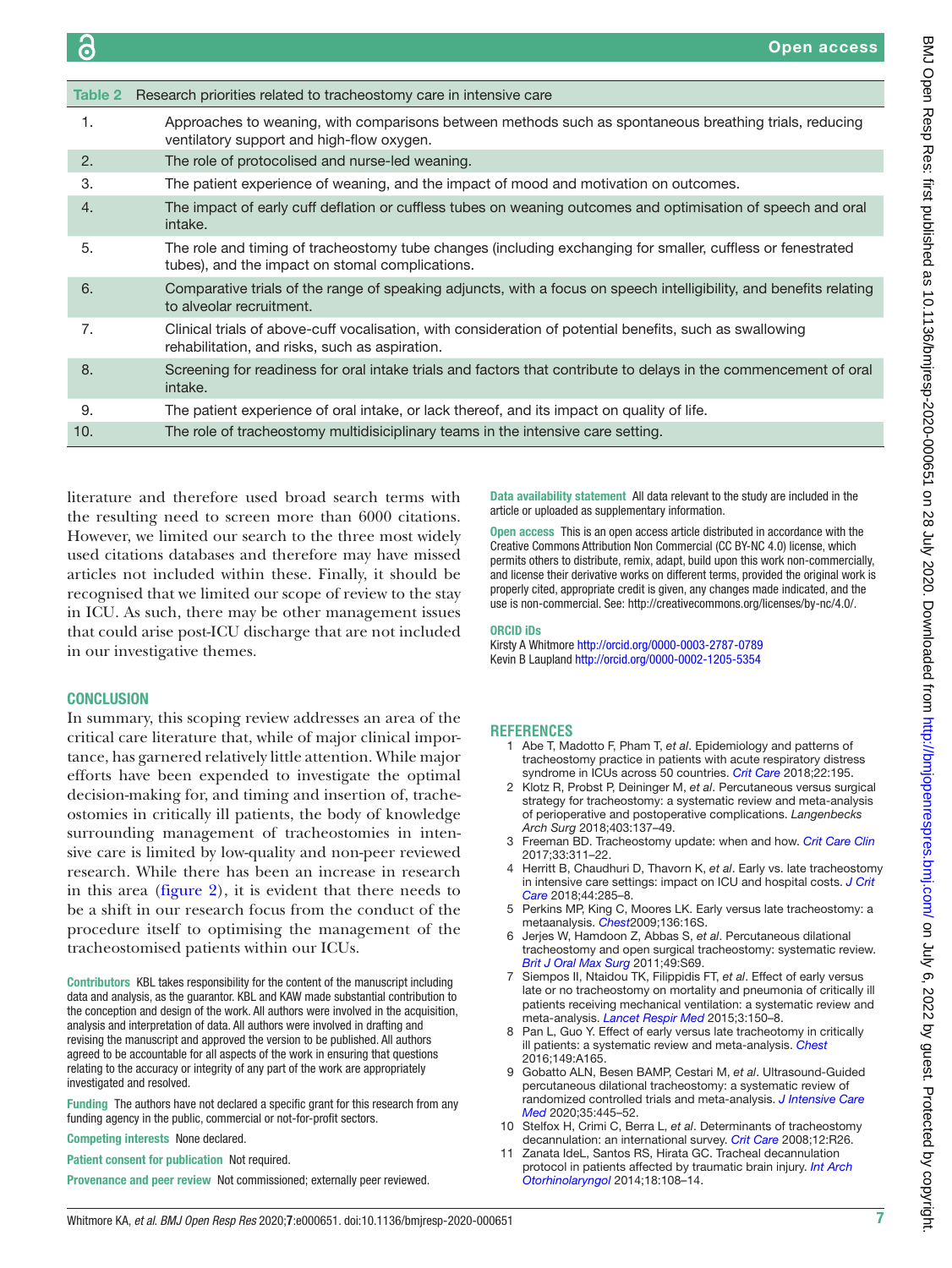- <span id="page-7-0"></span>12 Peters MDJ, Godfrey CM, Khalil H, *et al*. Guidance for conducting systematic scoping reviews. *[Int J Evid Based Healthc](http://dx.doi.org/10.1097/XEB.0000000000000050)* 2015;13:141–6.
- 13 Munn Z, Peters MDJ, Stern C, *et al*. Systematic review or scoping review? Guidance for authors when choosing between a systematic or scoping review approach. *[BMC Med Res Methodol](http://dx.doi.org/10.1186/s12874-018-0611-x)* 2018;18:143.
- <span id="page-7-1"></span>14 Fagoni N, Piva S, Peli E, *et al*. Comparison between a nurseled weaning protocol and weaning based on physician's clinical judgment in tracheostomized critically ill patients: a pilot randomized controlled clinical trial. *[Ann Intensive Care](http://dx.doi.org/10.1186/s13613-018-0354-1)* 2018;8:11.
- 15 Ceriana P, Carlucci A, Navalesi P, *et al*. Weaning from tracheotomy in long-term mechanically ventilated patients: feasibility of a decisional flowchart and clinical outcome. *[Intensive Care Med](http://dx.doi.org/10.1007/s00134-003-1689-z)* 2003;29:845–8.
- <span id="page-7-2"></span>16 Hoffman LA, Miller TH, Zullo TG, *et al*. Comparison of 2 models for managing tracheotomized patients in a subacute medical intensive care unit. *[Respir Care](http://www.ncbi.nlm.nih.gov/pubmed/http://www.ncbi.nlm.nih.gov/pubmed/17067404)* 2006;51:1230–6.
- <span id="page-7-4"></span>17 van der Lely A-JW, Veelo DP, Dongelmans DA, *et al*. Time to wean after tracheotomy differs among subgroups of critically ill patients: retrospective analysis in a mixed medical/surgical intensive care unit. *[Respir Care](http://www.ncbi.nlm.nih.gov/pubmed/http://www.ncbi.nlm.nih.gov/pubmed/17134521)* 2006;51:1408–15.
- 18 Pattani H, Ehlers M, Girling K, *et al*. Pilot study of two nurse-led weaning protocols in patients with tracheostomies. *[J Intensive Care](http://dx.doi.org/10.1177/175114371401500105) [Soc](http://dx.doi.org/10.1177/175114371401500105)* 2014;15:18–23.
- <span id="page-7-3"></span>19 Bach JR, Saporito LR. Criteria for extubation and tracheostomy tube removal for patients with ventilatory failure. A different approach to weaning. *[Chest](http://dx.doi.org/10.1378/chest.110.6.1566)* 1996;110:1566–71.
- 20 Carlucci A, Ceriana P, Prinianakis G, *et al*. Determinants of weaning success in patients with prolonged mechanical ventilation. *[Crit](http://dx.doi.org/10.1186/cc7927)  [Care](http://dx.doi.org/10.1186/cc7927)* 2009;13:R97.
- <span id="page-7-5"></span>21 Lovas A, Molnár Z. T-Piece improves arterial and central venous oxygenation in trachestomized patients as compared to continuous positive airway pressure/pressure support ventilation. *[Minerva](http://www.ncbi.nlm.nih.gov/pubmed/http://www.ncbi.nlm.nih.gov/pubmed/23511365)  [Anestesiol](http://www.ncbi.nlm.nih.gov/pubmed/http://www.ncbi.nlm.nih.gov/pubmed/23511365)* 2013;79:492–7.
- <span id="page-7-6"></span>22 Michalopoulos AS, Gregoriades K, Falagas ME. The effect of different arrangements of T-piece parts on oxygenation of patients with tracheostomy. *[Anesth Analg](http://dx.doi.org/10.1213/01.ane.0000239081.91973.b5)* 2006;103:1054–5.
- <span id="page-7-7"></span>23 Corley A, Edwards M, Spooner AJ, *et al*. High-Flow oxygen via tracheostomy improves oxygenation in patients weaning from mechanical ventilation: a randomised crossover study. *[Intensive](http://dx.doi.org/10.1007/s00134-016-4634-7)  [Care Med](http://dx.doi.org/10.1007/s00134-016-4634-7)* 2017;43:465–7.
- 24 Mitaka C, Odoh M, Satoh D, *et al*. High-Flow oxygen via tracheostomy facilitates weaning from prolonged mechanical ventilation in patients with restrictive pulmonary dysfunction: two case reports. *[J Med Case Rep](http://dx.doi.org/10.1186/s13256-018-1832-7)* 2018;12.
- 25 Natalini D, Idone FA, Grieco DL, *et al*. Impact of high-flow oxygen therapy delivered through a tracheostomy on arterial blood gases and endotracheal pressure. *[Crit Care](http://dx.doi.org/10.1186/cc13511)* 2014;18:P321.
- <span id="page-7-8"></span>26 Gonzalez I, Jimenez P, Valdivia J, *et al*. Effectiveness of humidification with heat and moisture exchanger-booster in tracheostomized patients. *[Indian J Crit Care Med](http://dx.doi.org/10.4103/ijccm.IJCCM_117_17)* 2017;21:528–30.
- 27 Thomachot L, Viviand X, Arnaud S, *et al*. Preservation of humidity and heat of respiratory gases in spontaneously breathing, tracheostomized patients. *[Acta Anaesthesiol Scand](http://dx.doi.org/10.1111/j.1399-6576.1998.tb05331.x)* 1998;42:841–4.
- <span id="page-7-9"></span>28 Haberthür C, Fabry B, Stocker R, *et al*. Additional inspiratory work of breathing imposed by tracheostomy tubes and non-ideal ventilator properties in critically ill patients. *[Intensive Care Med](http://dx.doi.org/10.1007/s001340050890)* 1999;25:514–9.
- <span id="page-7-10"></span>29 Joseph MJ, Khoury A, Mendoza AE, *et al*. Tracheostomy in the critically ill: the myth of dead space. *[Anaesth Intensive Care](http://dx.doi.org/10.1177/0310057X1304100211)* 2013;41:216–21.
- <span id="page-7-11"></span>30 Higgins DM, Maclean JC. Dysphagia in the patient with a tracheostomy: six cases of inappropriate cuff deflation or removal. *[Heart Lung](http://dx.doi.org/10.1016/S0147-9563(97)90058-3)* 1997;26:215–20.
- <span id="page-7-12"></span>31 Allam M, Augustyn C, Ramsay G, *et al*. An audit of endotracheal tube and tracheostomy cuff pressure monitoring in a surgical intensive care unit. *Southern African Journal of Critical Care* 2019;35:33.
- <span id="page-7-13"></span>32 Conway DH, Mackie C. The effects of tracheostomy cuff deflation during continuous positive airway pressure\*. *[Anaesthesia](http://dx.doi.org/10.1111/j.1365-2044.2004.03755.x)* 2004;59:652–7.
- <span id="page-7-14"></span>33 Bach JR, Alba AS. Tracheostomy ventilation. A study of efficacy with deflated cuffs and cuffless tubes. *[Chest](http://dx.doi.org/10.1378/chest.97.3.679)* 1990;97:679–83.
- <span id="page-7-15"></span>34 Ceriana P, Carlucci A, Navalesi P, *et al*. Physiological responses during a T-piece weaning trial with a deflated tube. *[Intensive Care](http://dx.doi.org/10.1007/s00134-006-0231-5)  [Med](http://dx.doi.org/10.1007/s00134-006-0231-5)* 2006;32:1399–403.
- <span id="page-7-16"></span>35 Pryor LN, Ward EC, Cornwell PL, *et al*. Clinical indicators associated with successful tracheostomy cuff deflation. *[Aust Crit](http://dx.doi.org/10.1016/j.aucc.2016.01.002)  [Care](http://dx.doi.org/10.1016/j.aucc.2016.01.002)* 2016;29:132–7.
- <span id="page-7-17"></span>36 Callon J, Lamont C, Dyson S, *et al*. Early cuff deflation in tracheostomised patients requiring ventilatory support. *Critical Care* 2019;23.
- <span id="page-7-18"></span>37 Hernandez G, Pedrosa A, Ortiz R, *et al*. The effects of increasing effective airway diameter on weaning from mechanical ventilation in tracheostomized patients: a randomized controlled trial. *[Intensive](http://dx.doi.org/10.1007/s00134-013-2870-7)  [Care Med](http://dx.doi.org/10.1007/s00134-013-2870-7)* 2013;39:1063–70.
- <span id="page-7-19"></span>38 Fisher DF, Kondili D, Williams J, *et al*. Tracheostomy tube change before day 7 is associated with earlier use of speaking valve and earlier oral intake. *[Respir Care](http://dx.doi.org/10.4187/respcare.01714)* 2013;58:257–63.
- <span id="page-7-20"></span>39 Veelo DP, Schultz MJ, Phoa KYN, *et al*. Management of tracheostomy: a survey of Dutch intensive care units. *[Respir Care](http://www.ncbi.nlm.nih.gov/pubmed/http://www.ncbi.nlm.nih.gov/pubmed/19025707)* 2008;53:1709–15.
- <span id="page-7-21"></span>40 Donnelly F, Wiechula R. The lived experience of a tracheostomy tube change: a phenomenological study. *[J Clin Nurs](http://dx.doi.org/10.1111/j.1365-2702.2006.01384.x)* 2006;15:1115–22.
- <span id="page-7-22"></span>41 Fröhlich MR, Boksberger H, Barfuss-Schneider C, *et al*. Safe swallowing and communicating for ventilated intensive care patients with tracheostoma: implementation of the Passy Muir speaking valve. *[Pflege](http://dx.doi.org/10.1024/1012-5302/a000589)* 2017;30:387–94.
- <span id="page-7-23"></span>42 Manzano JL, Lubillo S, Henriquez D, *et al*. Verbal communication of ventilator-dependent patients. *[Crit Care Med](http://dx.doi.org/10.1097/00003246-199304000-00009)* 1993;21:512–7.
- <span id="page-7-24"></span>43 Sutt A-L, Cornwell P, Mullany D, *et al*. The use of tracheostomy speaking valves in mechanically ventilated patients results in improved communication and does not prolong ventilation time in cardiothoracic intensive care unit patients. *[J Crit Care](http://dx.doi.org/10.1016/j.jcrc.2014.12.017)* 2015;30:491–4.
- <span id="page-7-25"></span>44 Freeman-Sanderson AL, Togher L, Elkins MR, *et al*. Return of voice for ventilated tracheostomy patients in ICU: a randomized controlled trial of Early-Targeted intervention. *[Crit Care Med](http://dx.doi.org/10.1097/CCM.0000000000001610)* 2016;44:1075–81.
- <span id="page-7-31"></span>45 McGrath BA, Wallace S, Wilson M, *et al*. Safety and feasibility of above cuff vocalisation for ventilator-dependant patients with tracheostomies. *[J Intensive Care Soc](http://dx.doi.org/10.1177/1751143718767055)* 2019;20:59–65.
- <span id="page-7-26"></span>46 Sutt A-L, Anstey CM, Caruana LR, *et al*. Ventilation distribution and lung recruitment with speaking valve use in tracheostomised patient weaning from mechanical ventilation in intensive care. *[J Crit](http://dx.doi.org/10.1016/j.jcrc.2017.04.001)  [Care](http://dx.doi.org/10.1016/j.jcrc.2017.04.001)* 2017;40:164–70.
- <span id="page-7-27"></span>47 Maistry N, De Sousa P. Do fenestrated tracheostomy tubes still have a place in ICU? outcomes from an audit conducted in two intensive care units at a specialised tertiary centre. *J Intensive Care Soc* 2019;20:45.
- 48 Fukumoto M, Ota H, Arima H. Ventilator weaning using a fenestrated tracheostomy tube with a speaking valve. *[Crit Care](http://www.ncbi.nlm.nih.gov/pubmed/http://www.ncbi.nlm.nih.gov/pubmed/16749877)  [Resusc](http://www.ncbi.nlm.nih.gov/pubmed/http://www.ncbi.nlm.nih.gov/pubmed/16749877)* 2006;8:117–9.
- <span id="page-7-28"></span>49 Kunduk M, Appel K, Tunc M, *et al*. Preliminary report of laryngeal phonation during mechanical ventilation via a new cuffed tracheostomy tube. *[Respir Care](http://www.ncbi.nlm.nih.gov/pubmed/http://www.ncbi.nlm.nih.gov/pubmed/21122174)* 2010;55:1661–70.
- <span id="page-7-29"></span>50 Nomori H. Tracheostomy tube enabling speech during mechanical ventilation. *[Chest](http://dx.doi.org/10.1378/chest.125.3.1046)* 2004;125:1046–51.
- 51 Sparker ANNW, Robbins KT, Nevlud GN, *et al*. A prospective evaluation of speaking tracheostomy tubes for ventilator dependent patients. *[Laryngoscope](http://dx.doi.org/10.1288/00005537-198701000-00017)* 1987;97:89–92.
- <span id="page-7-30"></span>52 Leder SB. Verbal communication for the ventilator-dependent patient: Voice intensity with the portex "talk"® tracheostomy tube. *[Laryngoscope](http://dx.doi.org/10.1288/00005537-199010000-00017)* 1990;100:1116–21.
- <span id="page-7-36"></span>53 Pandian V, Cole T, Kilonsky D, *et al*. Voice-Related quality of life increases with a talking tracheostomy tube: a randomized controlled trial. *[Laryngoscope](http://dx.doi.org/10.1002/lary.28211)* 2020;130:1249–55.
- <span id="page-7-32"></span>54 Garry J, Casey K, Cole TK, *et al*. A pilot study of eye-tracking devices in intensive care. *[Surgery](http://dx.doi.org/10.1016/j.surg.2015.08.012)* 2016;159:938–44.
- <span id="page-7-33"></span>55 Maringelli F, Brienza N, Scorrano F, *et al*. Gaze-controlled, computer-assisted communication in Intensive Care Unit: "speaking through the eyes". *[Minerva Anestesiol](http://www.ncbi.nlm.nih.gov/pubmed/http://www.ncbi.nlm.nih.gov/pubmed/23174919)* 2013;79:165–75.
- 56 Happ MB, Garrett KL, Tate JA, *et al*. Effect of a multi-level intervention on nurse–patient communication in the intensive care unit: results of the SPEACS trial. *[Heart Lung](http://dx.doi.org/10.1016/j.hrtlng.2013.11.010)* 2014;43:89–98.
- <span id="page-7-34"></span>57 Flinterud SI, Andershed B. Transitions in the communication experiences of tracheostomised patients in intensive care: a qualitative descriptive study. *[J Clin Nurs](http://dx.doi.org/10.1111/jocn.12826)* 2015;24:2295–304.
- 58 Freeman-Sanderson AL, Togher L, Elkins M, *et al*. Quality of life improves for tracheostomy patients with return of voice: a mixed methods evaluation of the patient experience across the care continuum. *[Intensive Crit Care Nurs](http://dx.doi.org/10.1016/j.iccn.2018.02.004)* 2018;46:10–16.
- <span id="page-7-35"></span>59 Tolotti A, Bagnasco A, Catania G, *et al*. The communication experience of tracheostomy patients with nurses in the intensive care unit: a phenomenological study. *[Intensive Crit Care Nurs](http://dx.doi.org/10.1016/j.iccn.2018.01.001)* 2018;46:24–31.
- <span id="page-7-37"></span>60 Pryor L, Ward E, Cornwell P, *et al*. Patterns of return to oral intake and decannulation post-tracheostomy across clinical populations